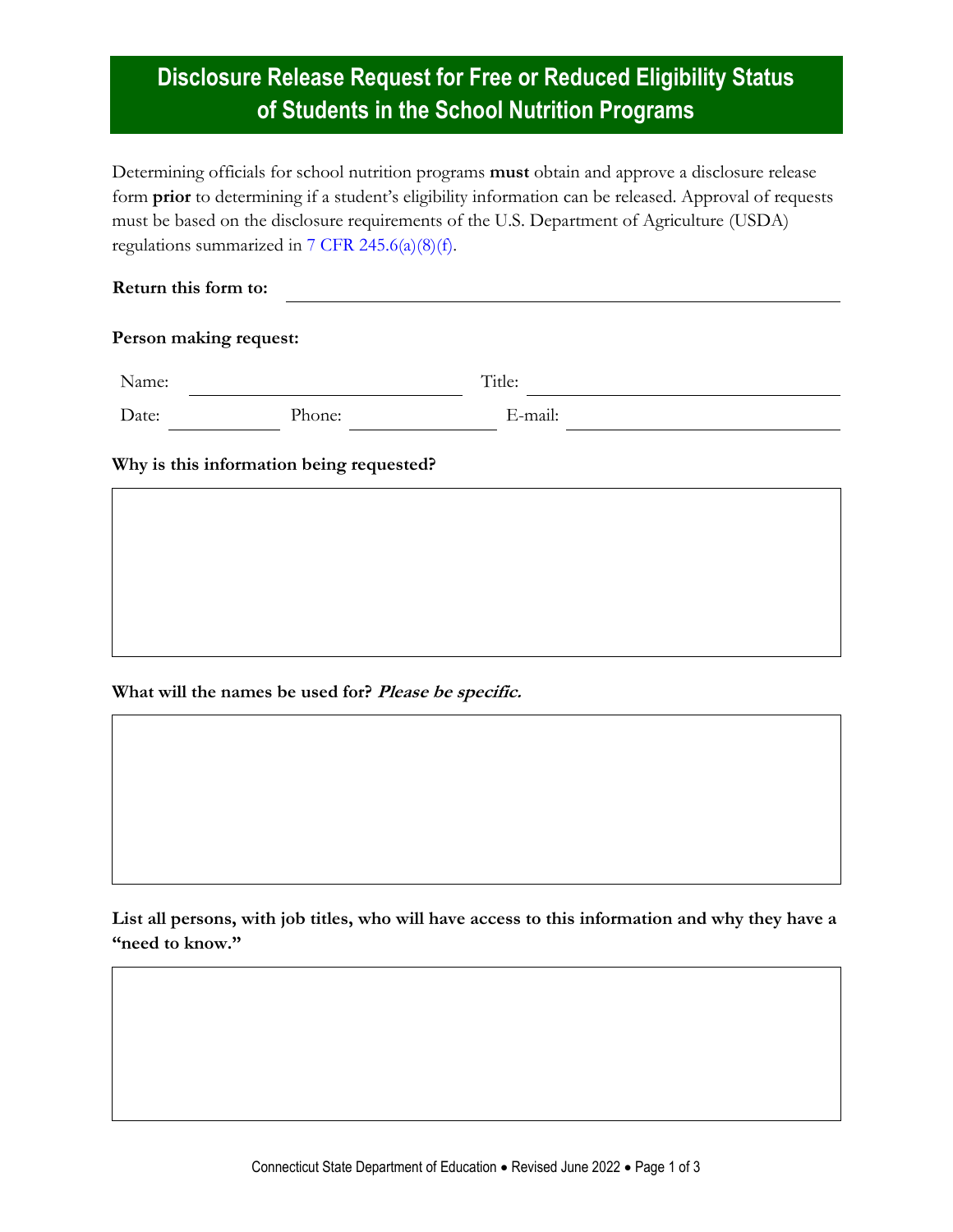# **Disclosure Release Request for Free or Reduced Eligibility Status of Students in the School Nutrition Programs**

### **Please read the following**

Section 9(b)(6) of the Richard B. Russell National School Lunch Act (NSLA) (42 U.S.C. 1758(b)(6)) delineates the restrictions on the disclosure and use of information obtained from an application for free and reduced-price meals, as well as the criminal penalties for improper release of information. These requirements are summarized in [7 CFR 245.6\(a\)\(8\)\(f\).](https://www.ecfr.gov/cgi-bin/text-idx?SID=4c211a738d6109939c6054a6286ac109&mc=true&node=pt7.4.245&rgn=div5#se7.4.245_16)

The determining official must first determine if the request is from one of the programs or sources authorized under the regulations. Eligibility status *may* be released when the parent/guardian has given *specific* written permission for the release of this information for a *specific* purpose. After the determination has been made that a program is authorized or that the required parental permission has been obtained, the determining official must ensure that the persons who would receive and use the information have a legitimate need to carry out an authorized activity.

### **Penalty for misuse of meal eligibility status**

The NSLA establishes a fine of not more than \$1,000 or imprisonment of not more than one (1) year, or both, for publishing, divulging, disclosing or making known in any manner or extent not authorized by federal law, any eligibility information. This includes the disclosure of eligibility information by one entity authorized under the NSLA to receive the information to any other entity, even if that entity would otherwise be authorized to receive the information directly from the determining agency.

*I understand the restrictions on the use of this eligibility information as outlined above, and agree to use this information only for the purpose specified on this form. I will keep all names and information confidential as required by USDA regulation, and understand there are penalties for the misuse of this information.*

| Name ( <i>print</i> ): |       |
|------------------------|-------|
| Signature:             | Date: |

### **Approved by Determining Official**

 $\nabla$  No  $\nabla$  Yes: If approved, provide copy of this request form with the list of students.

Name of determining official *(print):*:

Signature: Date: